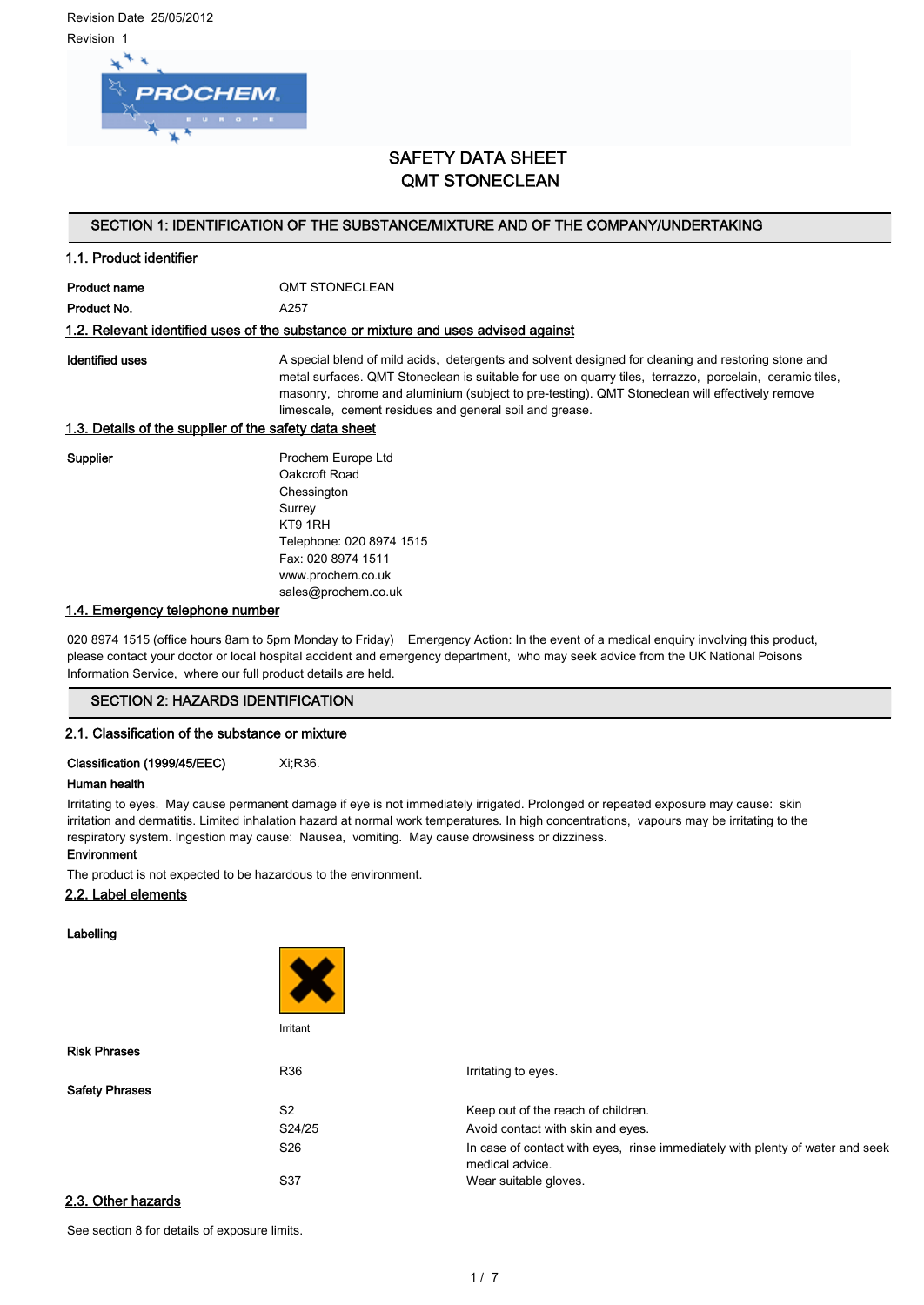# SECTION 3: COMPOSITION/INFORMATION ON INGREDIENTS

# 3.2. Mixtures

| <b>PHOSPHORIC ACID %</b>                              |                   |                             | 5-15%    |
|-------------------------------------------------------|-------------------|-----------------------------|----------|
| CAS-No.: 7664-38-2                                    | EC No.: 231-633-2 |                             |          |
|                                                       |                   |                             |          |
| Classification (EC 1272/2008)<br>Skin Corr. 1B - H314 |                   | Classification (67/548/EEC) |          |
|                                                       |                   | C:R34                       |          |
| (2-METHOXYMETHYLETHOXY)PROPANOL                       |                   |                             | $1 - 5%$ |
|                                                       |                   |                             |          |
|                                                       |                   |                             |          |
| CAS-No.: 34590-94-8                                   | EC No.: 252-104-2 |                             |          |
|                                                       |                   |                             |          |
| Classification (EC 1272/2008)                         |                   | Classification (67/548/EEC) |          |

The Full Text for all R-Phrases and Hazard Statements are Displayed in Section 16.

## SECTION 4: FIRST AID MEASURES

## 4.1. Description of first aid measures

# Inhalation

Move into fresh air and keep at rest. Get medical attention if any discomfort continues.

#### Ingestion

Immediately give a couple of glasses of water or milk, provided the victim is fully conscious. Get medical attention immediately! Never give liquid to an unconscious person. DO NOT INDUCE VOMITING!

# Skin contact

Flush skin thoroughly with water. Get medical attention if irritation persists after washing.

## Eye contact

Immediately flush with plenty of water for up to 15 minutes. Remove any contact lenses and open eyes wide apart. Get medical attention.

# 4.2. Most important symptoms and effects, both acute and delayed

## Eye contact

Irritating to eyes. May cause permanent damage if eye is not immediately irrigated.

# 4.3. Indication of any immediate medical attention and special treatment needed

IF IN EYES: Immediately flush with plenty of water for up to 15 minutes. Remove any contact lenses and open eyes wide apart. IF SWALLOWED: Get medical attention immediately!

# SECTION 5: FIREFIGHTING MEASURES

# 5.1. Extinguishing media

#### Extinguishing media

This product is not flammable. Use: Water spray, dry powder or carbon dioxide.

## 5.2. Special hazards arising from the substance or mixture

#### Hazardous combustion products

Thermal decomposition or combustion may liberate carbon oxides and other toxic gases or vapours.

#### Unusual Fire & Explosion Hazards

No unusual fire or explosion hazards noted.

# 5.3. Advice for firefighters

# Protective equipment for fire-fighters

Self contained breathing apparatus and full protective clothing must be worn in case of fire.

## SECTION 6: ACCIDENTAL RELEASE MEASURES

## 6.1. Personal precautions, protective equipment and emergency procedures

Wear protective clothing as described in Section 8 of this safety data sheet.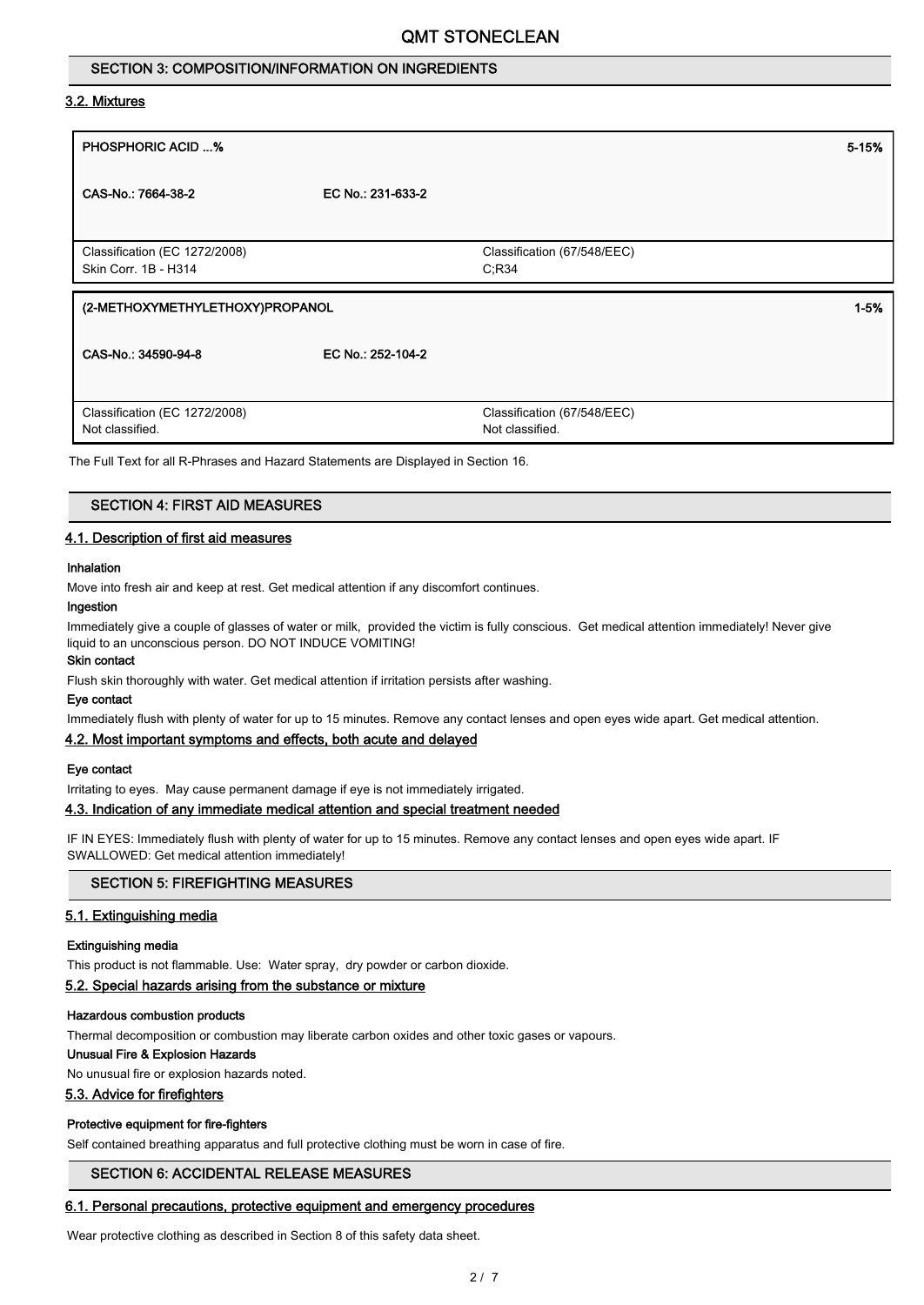# 6.2. Environmental precautions

Do not discharge onto the ground or into water courses.

# 6.3. Methods and material for containment and cleaning up

Collect with absorbent, non-combustible material into suitable containers. For waste disposal, see section 13.

# 6.4. Reference to other sections

For personal protection, see section 8. For waste disposal, see section 13.

# SECTION 7: HANDLING AND STORAGE

# 7.1. Precautions for safe handling

Wear protective clothing as described in Section 8 of this safety data sheet. Wash hands after handling. Wash contaminated clothing before reuse. Do not eat, drink or smoke when using the product.

# 7.2. Conditions for safe storage, including any incompatibilities

Store in closed original container at temperatures between 5°C and 30°C. Keep out of the reach of children.

## 7.3. Specific end use(s)

The identified uses for this product are detailed in Section 1.2.

# SECTION 8: EXPOSURE CONTROLS/PERSONAL PROTECTION

## 8.1. Control parameters

| Name                            | <b>STD</b> |          | TWA - 8 Hrs | STEL - 15 Min | <b>Notes</b> |
|---------------------------------|------------|----------|-------------|---------------|--------------|
| (2-METHOXYMETHYLETHOXY)PROPANOL | <b>WEL</b> | $50$ ppm | 308 mg/m3   |               | .Sk          |
| <b>IPHOSPHORIC ACID %</b>       | <b>WEL</b> |          | mg/m3       | 2 $mg/m3$     |              |

WEL = Workplace Exposure Limit.

Sk = Can be absorbed through skin.

# 8.2. Exposure controls

#### Protective equipment





#### Engineering measures

Provide adequate ventilation.

## Respiratory equipment

Limited inhalation hazard at normal work temperatures. No specific recommendation made, but respiratory protection may still be required under exceptional circumstances when excessive air contamination exists.

#### Hand protection

Nitrile gloves are recommended. Protective gloves should be inspected for wear before use and replaced regularly in accordance with the manufacturers specifications.

#### Eye protection

Side shield safety glasses are recommended when handling this product.

# SECTION 9: PHYSICAL AND CHEMICAL PROPERTIES

# 9.1. Information on basic physical and chemical properties

| Appearance                              | Viscous liquid.   |
|-----------------------------------------|-------------------|
| Colour                                  | Orange.           |
| Odour                                   | Mint              |
| Solubility                              | Soluble in water. |
| Initial boiling point and boiling range | $100^{\circ}$ C   |
| Melting point (°C)                      |                   |
| Not determined                          |                   |
| <b>Relative density</b>                 | 1.097             |
| Vapour density (air=1)                  |                   |
| Not determined.                         |                   |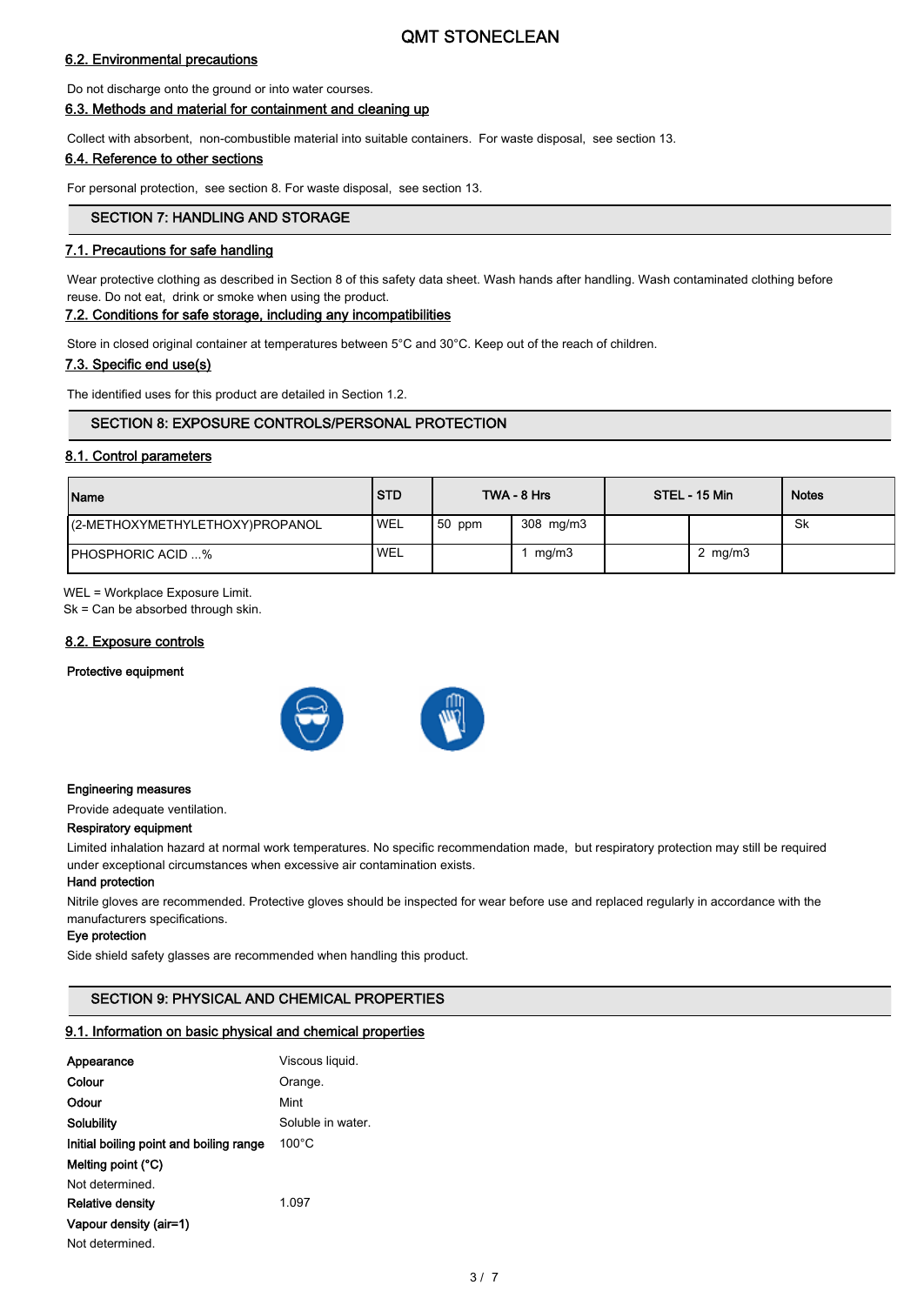| Vapour pressure                |     |
|--------------------------------|-----|
| Not determined                 |     |
| <b>Evaporation rate</b>        |     |
| Not determined.                |     |
| pH-Value, Conc. Solution       | 1.5 |
| pH-Value, Diluted Solution     | 2   |
| Viscosity                      |     |
| Not applicable.                |     |
| Decomposition temperature (°C) |     |
| Not determined                 |     |
| <b>Odour Threshold, Lower</b>  |     |
| Not determined.                |     |
| Flash point                    |     |
| Not applicable.                |     |
| Auto Ignition Temperature (°C) |     |
| Not determined                 |     |
| Flammability Limit - Lower(%)  |     |
| Not determined                 |     |
| <b>Partition Coefficient</b>   |     |
| (N-Octanol/Water)              |     |
| Not determined.                |     |
| <b>Explosive properties</b>    |     |
| Not applicable.                |     |
| <b>Oxidising properties</b>    |     |
| Not applicable.                |     |
| 9.2. Other information         |     |

None.

# SECTION 10: STABILITY AND REACTIVITY

# 10.1. Reactivity

No specific reactivity hazards associated with this product.

# 10.2. Chemical stability

Stable under normal temperature conditions and recommended use.

# 10.3. Possibility of hazardous reactions

Not determined.

#### 10.4. Conditions to avoid

Protect from freezing and direct sunlight. Store in closed original container at temperatures between 5°C and 30°C.

# 10.5. Incompatible materials

#### Materials To Avoid

Strong alkalis. Strong oxidising agents.

# 10.6. Hazardous decomposition products

Thermal decomposition or combustion may liberate carbon oxides and other toxic gases or vapours.

# SECTION 11: TOXICOLOGICAL INFORMATION

#### 11.1. Information on toxicological effects

#### Toxicological information

Limited inhalation hazard at normal work temperatures. Excessive inhalation of spray, mist or vapour may cause temporary respiratory irritation. The product causes irritation of mucous membranes and may cause abdominal discomfort if swallowed.

#### **Skin Corrosion/Irritation:**

Liquid may irritate skin. Prolonged or repeated exposure may cause: skin irritation and dermatitis.

#### Serious eye damage/irritation:

Irritating to eyes. May cause permanent damage if eye is not immediately irrigated.

#### Respiratory or skin sensitisation:

None known.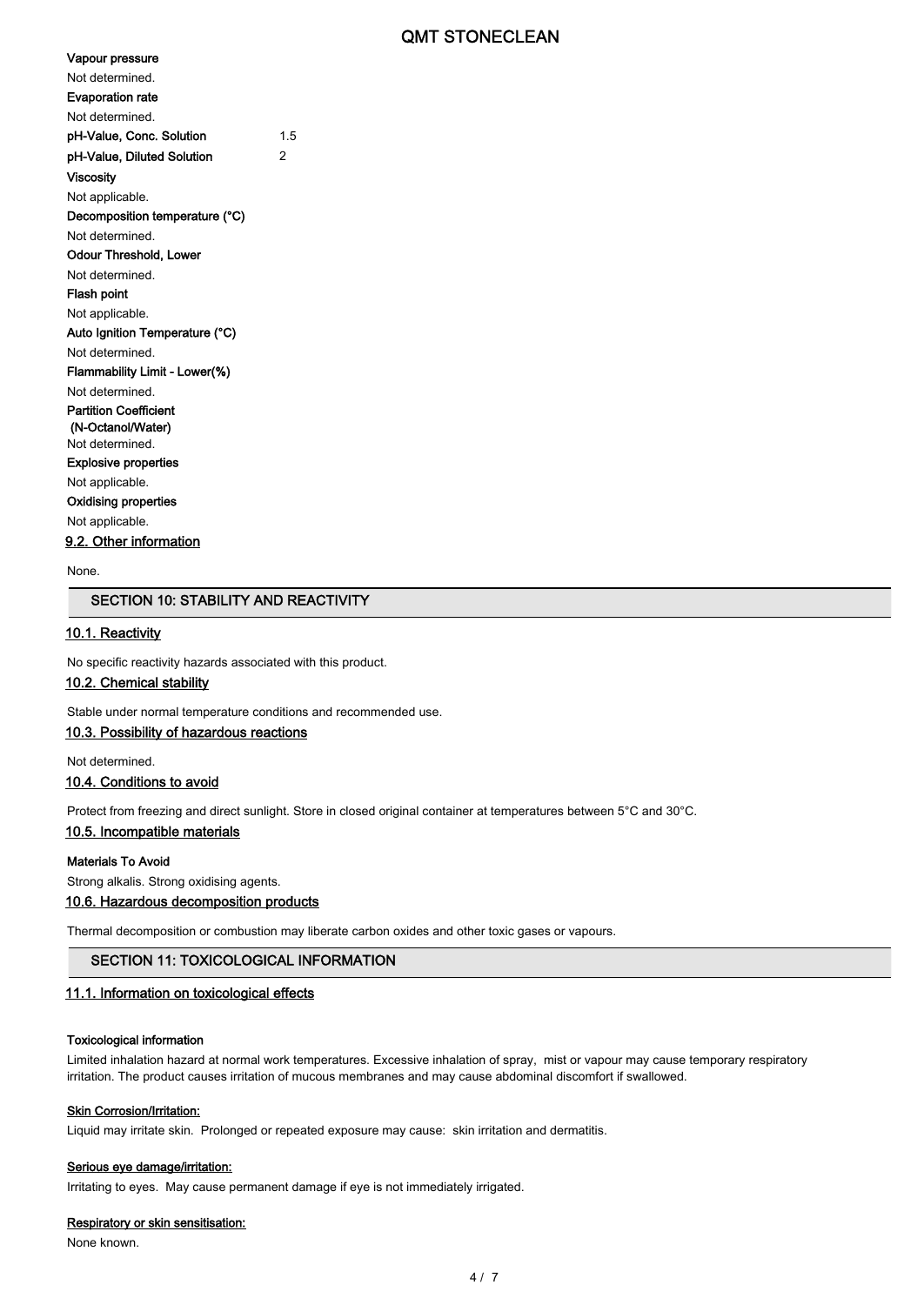# Germ cell mutagenicity:

No effects expected based upon current data.

## Carcinogenicity:

No effects expected based upon current data.

#### Reproductive Toxicity:

No effects expected based upon current data.

# Toxicological information on ingredients.

PHOSPHORIC ACID ...% (CAS: 7664-38-2)

# Acute toxicity: Acute Toxicity (Oral LD50) 1530 mg/kg Rat

#### (2-METHOXYMETHYLETHOXY)PROPANOL (CAS: 34590-94-8)

# Acute toxicity:

Acute Toxicity (Oral LD50) 5135 mg/kg Rat

#### Acute Toxicity (Dermal LD50)

> 20 mg/kg Rabbit

# SECTION 12: ECOLOGICAL INFORMATION

# 12.1. Toxicity

# Ecological information on ingredients.

## (2-METHOXYMETHYLETHOXY)PROPANOL (CAS: 34590-94-8)

LC 50, 96 Hrs, Fish mg/l >10000 EC 50, 48 Hrs, Daphnia, mg/l 1919 IC 50, 72 Hrs, Algae, mg/l >969

12.2. Persistence and degradability

# **Degradability**

The surfactant(s) contained in this preparation complies(comply) with the biodegradability criteria as laid down in Regulation (EC) No.648/2004 on detergents. Data to support this assertion are held at the disposal of the competent authorities of the Member States and will be made available to them, at their direct request or at the request of a detergent manufacturer.

# Ecological information on ingredients.

## (2-METHOXYMETHYLETHOXY)PROPANOL (CAS: 34590-94-8)

Chemical Oxygen Demand 2.02 12.3. Bioaccumulative potential

Bioaccumulative potential Not determined. Partition coefficient Not determined.

## 12.4. Mobility in soil

Mobility: The product is soluble in water.

# 12.5. Results of PBT and vPvB assessment

This product does not contain any PBT or vPvB substances.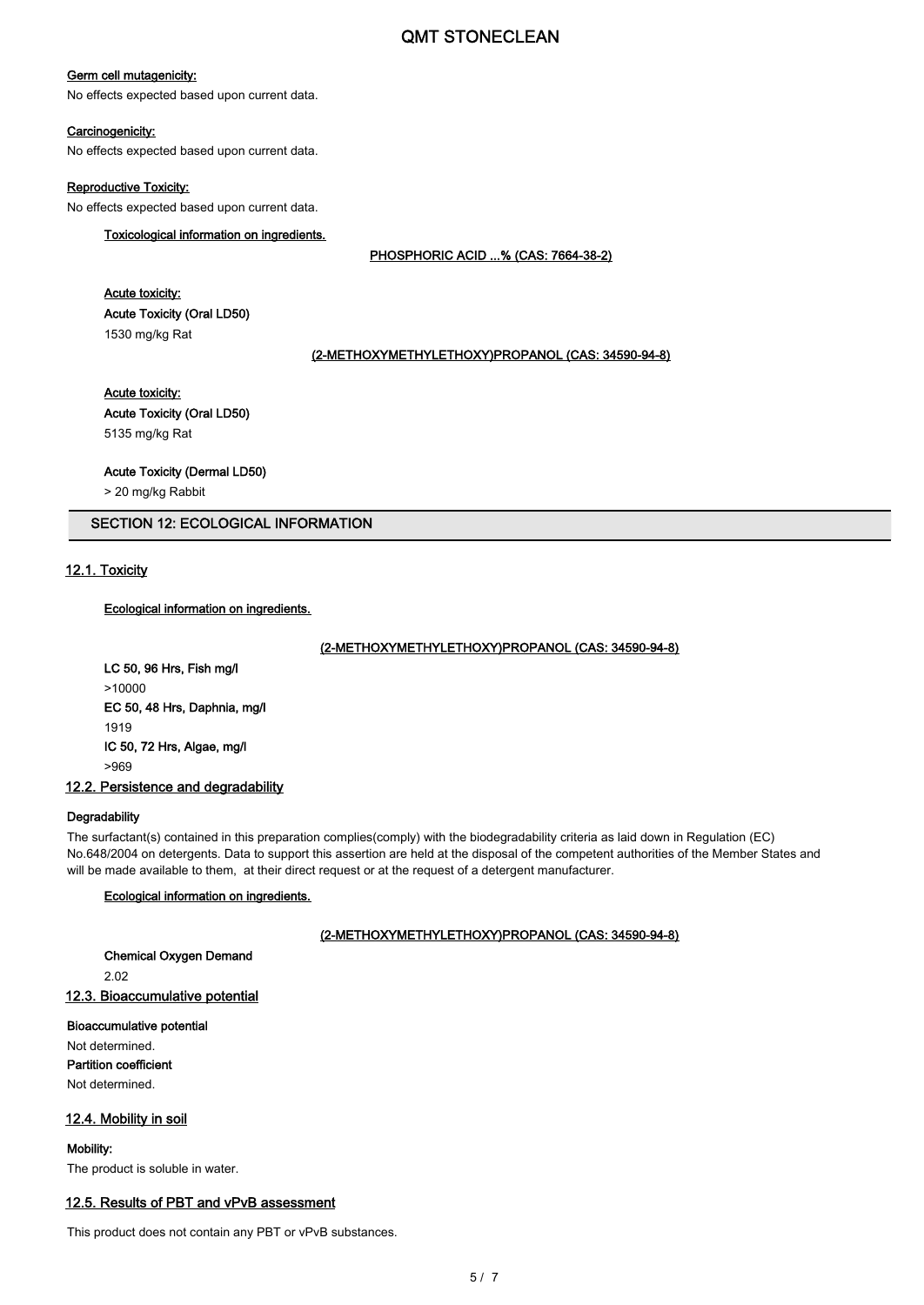# 12.6. Other adverse effects

Avoid discharge to the aquatic environment. The product may affect the acidity (pH-factor) in water with risk of harmful effects to aquatic organisms.

# SECTION 13: DISPOSAL CONSIDERATIONS

# 13.1. Waste treatment methods

Dispose of waste and residues in accordance with local authority requirements. Empty containers should be rinsed with water then crushed and disposed of at legal waste disposal site.

# SECTION 14: TRANSPORT INFORMATION

# 14.1. UN number

Not classified for transportation.

# 14.2. UN proper shipping name

None.

## 14.3. Transport hazard class(es)

None.

ADR/RID/ADN Class

**IMDG Class** 

14.4. Packing group

None.

14.5. Environmental hazards

Environmentally Hazardous Substance/Marine Pollutant No.

# 14.6. Special precautions for user

None.

# 14.7. Transport in bulk according to Annex II of MARPOL73/78 and the IBC Code

Not applicable.

# SECTION 15: REGULATORY INFORMATION

# 15.1. Safety, health and environmental regulations/legislation specific for the substance or mixture

## Uk Regulatory References

The Control of Substances Hazardous to Health Regulations 2002 (S.I 2002 No. 2677) with amendments. Chemicals (Hazard Information & Packaging) Regulations.

# EU Legislation

Regulation (EC) No 1907/2006 of the European Parliament and of the Council of 18 December 2006 concerning the Registration, Evaluation, Authorisation and Restriction of Chemicals (REACH), establishing a European Chemicals Agency, amending Directive 1999/45/EC and repealing Council Regulation (EEC) No 793/93 and Commission Regulation (EC) No 1488/94 as well as Council Directive 76/769/EEC and Commission Directives 91/155/EEC, 93/67/EEC, 93/105/EC and 2000/21/EC, including amendments. Regulation (EC) No 1272/2008 of the European Parliament and of the Council of 16 December 2008 on classification, labelling and packaging of substances and mixtures, amending and repealing Directives 67/548/EEC and 1999/45/EC, and amending Regulation (EC) No 1907/2006 with amendments.

## 15.2. Chemical Safety Assessment

No chemical safety assessment has been carried out.

# SECTION 16: OTHER INFORMATION

| General information     |                |
|-------------------------|----------------|
| Telephone 020 8974 1515 |                |
| Revision Date           | 25/05/2012     |
| Revision                |                |
| Signature               | Aaron Saunders |